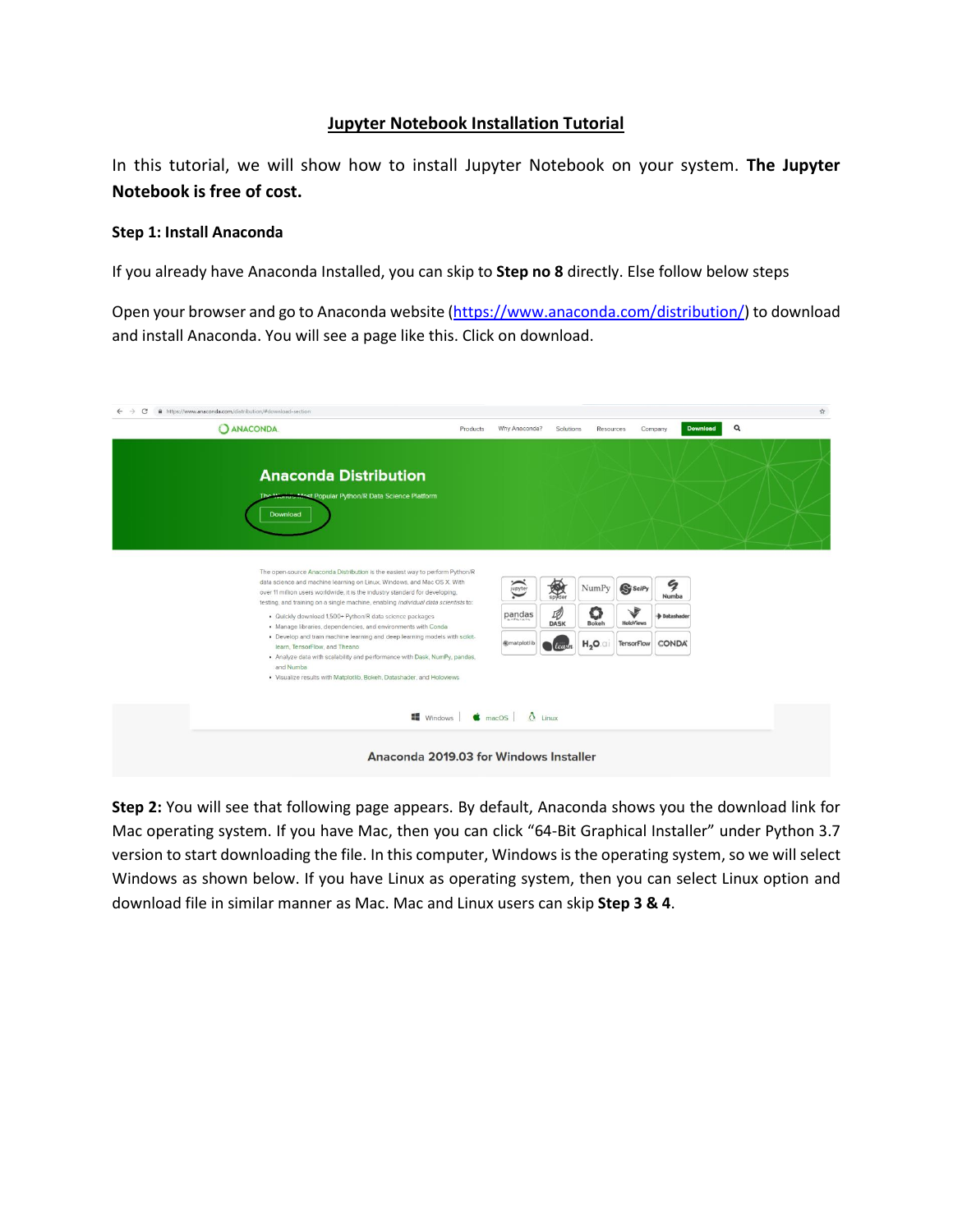

After clicking on Windows button, the following page will appear.

| $\blacksquare$ Windows $\blacksquare$ $\blacksquare$ macOS $\blacksquare$ $\Lambda$ Linux |                                     |
|-------------------------------------------------------------------------------------------|-------------------------------------|
| Anaconda 2019.03 for Windows Installer                                                    |                                     |
| <b>Python 3.7 version</b>                                                                 | <b>Python 2.7 version</b>           |
| Download                                                                                  | Download                            |
| 64-Bit Graphical Installer (662 MB)                                                       | 64-Bit Graphical Installer (587 MB) |
| 32-Bit Graphical Installer (546 MB)                                                       | 32-Bit Graphical Installer (493 MB) |

**Step 3:** You can see that there are two options for Windows: 64-Bit and 32-Bit. You need to find out whether your system is 64-Bit or 32-Bit and accordingly you need to select the file for your system. To do so, go to your desktop home screen, right click on 'Computer' icon, then select Properties.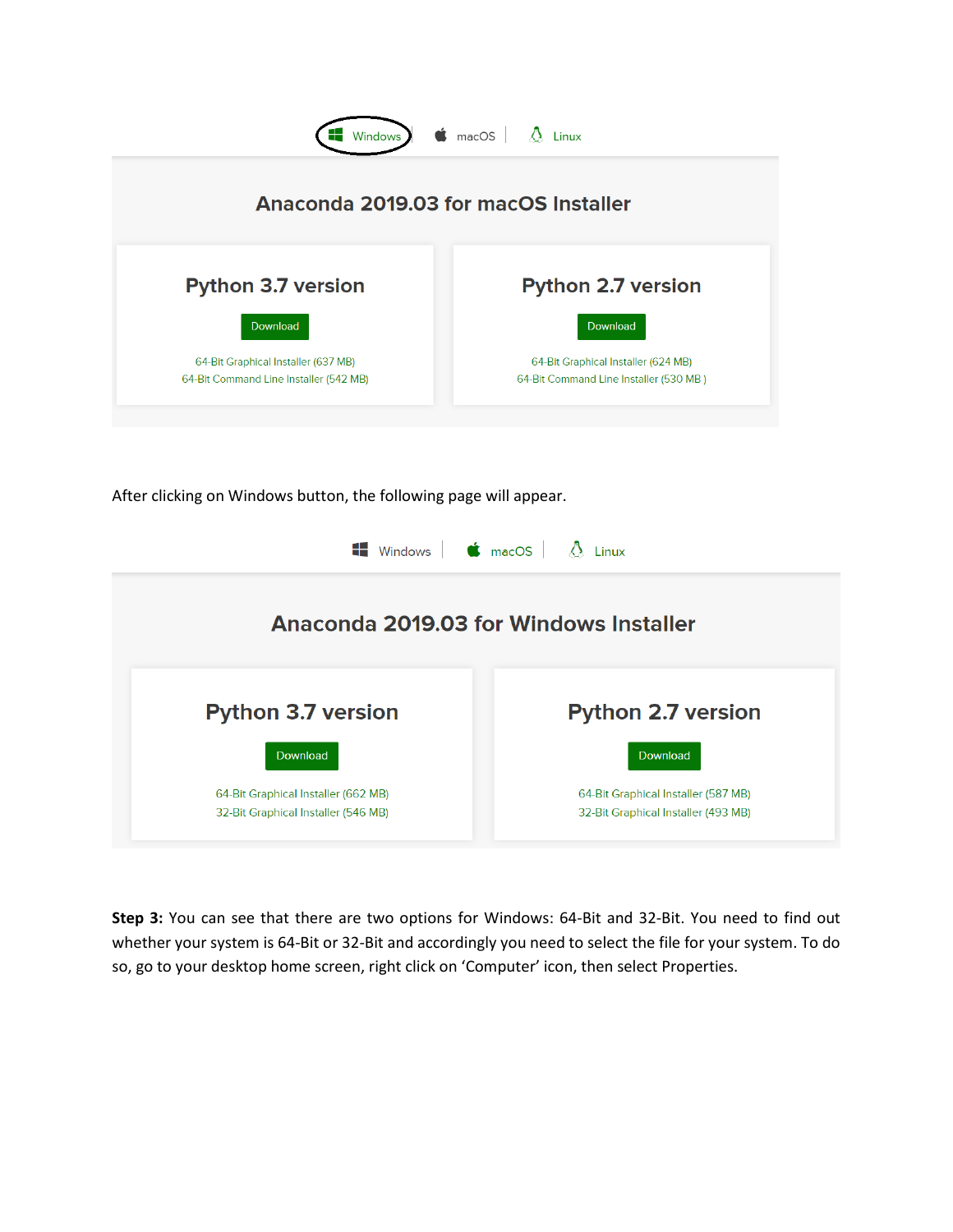

This will show you basic information about your system. Look for "System Type" as shown below and check whether it is 64-bit or 32-bit. For this computer, we see that Windows system type is 64 -bit.

## View basic information about your computer

| Windows edition                                    |                                                   |
|----------------------------------------------------|---------------------------------------------------|
| Windows 10 Home Single Language                    |                                                   |
| © 2018 Microsoft Corporation. All rights reserved. |                                                   |
| System                                             |                                                   |
|                                                    |                                                   |
| Processor:                                         | Intel(R) Core(TM) i5-7200U CPU @ 2.50GHz 2.70 GHz |
| Installed memory (RAM):                            | 8.00 GB                                           |
| System type:                                       | 64-bit Operating System, x64-based processor      |

**Step 4:** Now, go back to your browser and then click "64-Bit [Graphical](https://repo.anaconda.com/archive/Anaconda3-2019.03-Windows-x86_64.exe) Installer (662 MB)" as this computer is 64 bit (as identified in Step 3)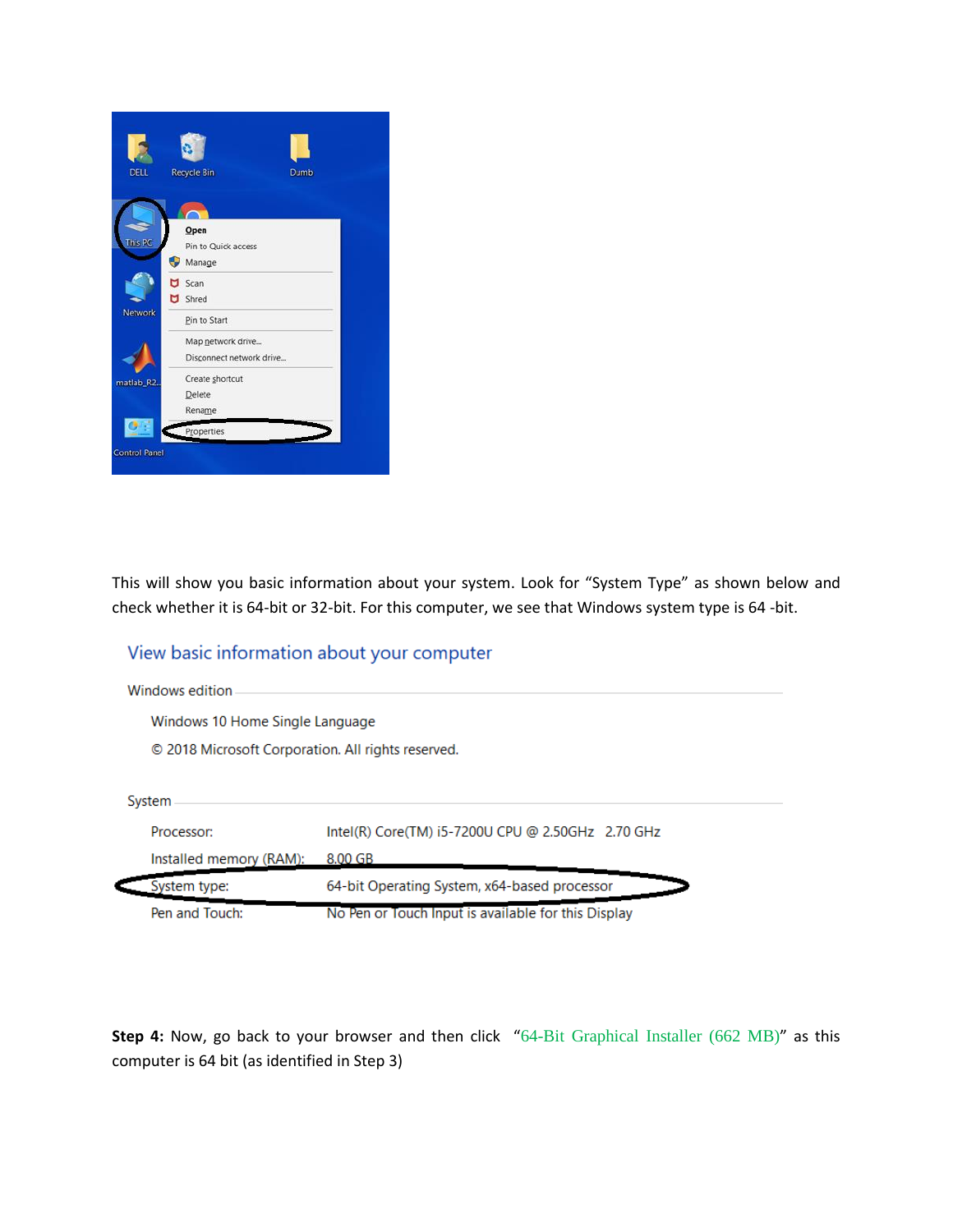

The installer will start downloading the file (this may take a while) and will appear in bottom left of your browser (if you are using google chrome) as shown below.



## Get Started with Anaconda Distribution

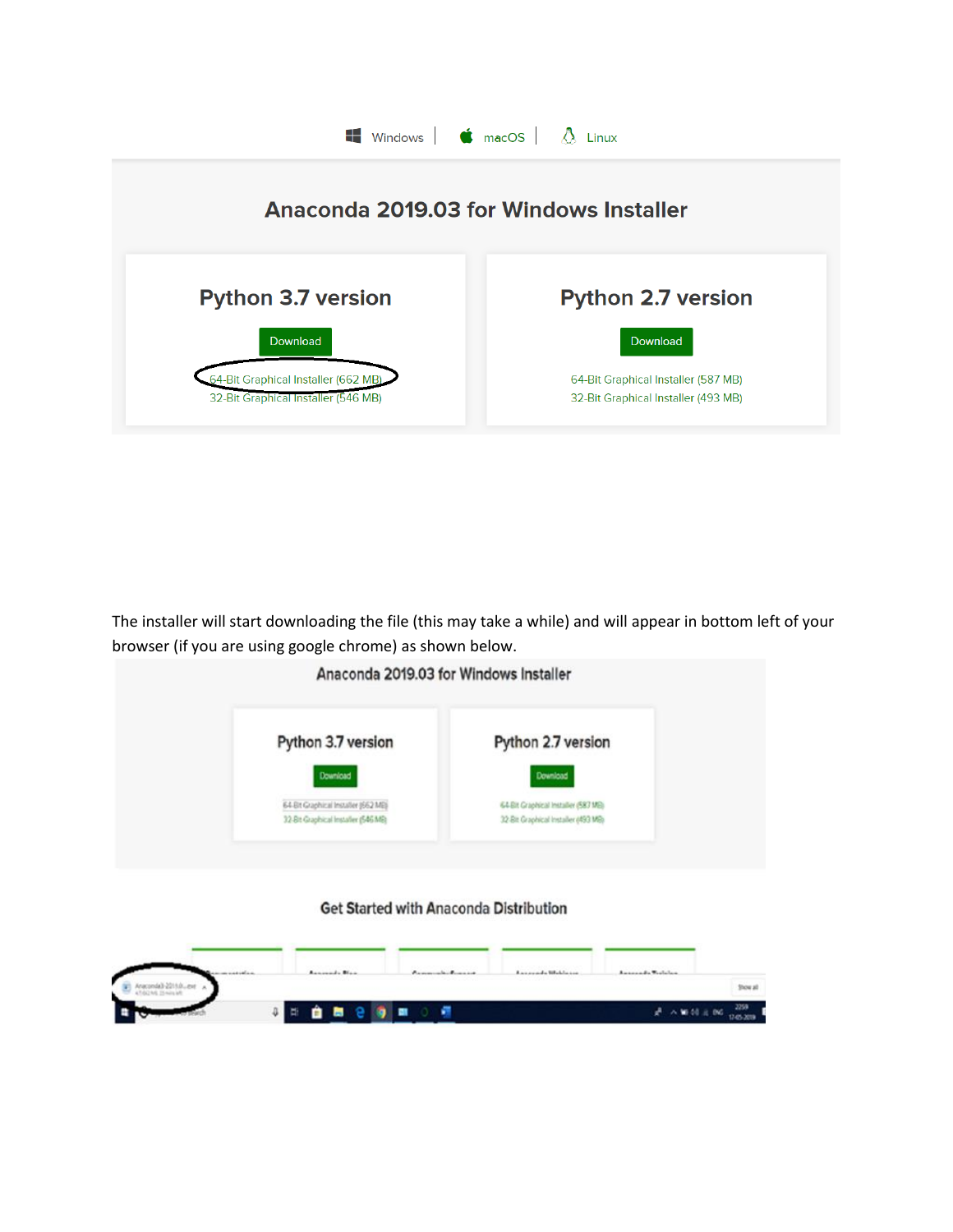**Step 5:** When the file is completely downloaded, click on the file. You will see that following window appears. Click on 'Run', and then click 'Next' button.



A new window will appear asking you to accept the terms of agreement, select "I Agree".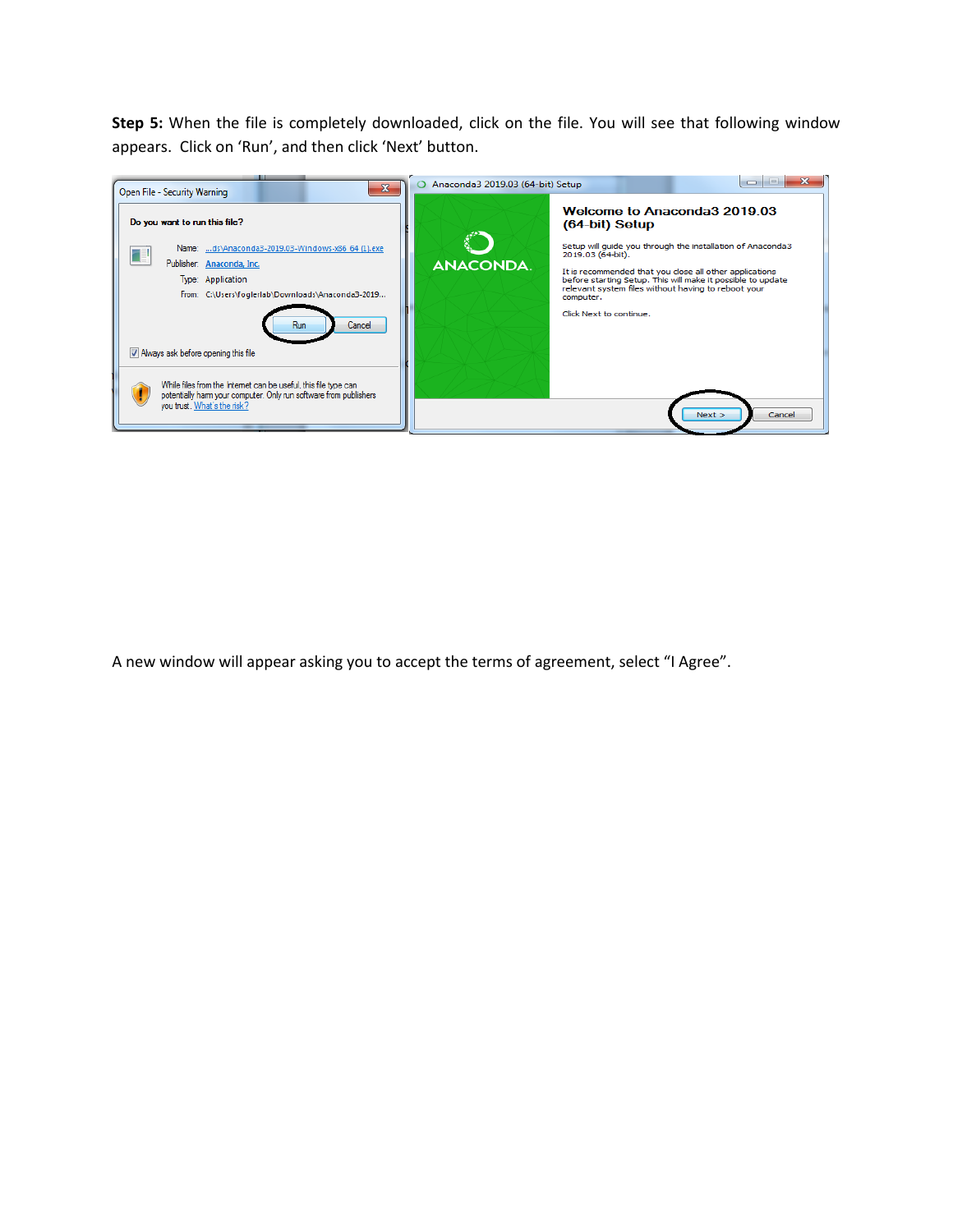|                | Anaconda3 2019.03 (64-bit) Setup    |                                                                                                                                                                                                          |          |         |        |
|----------------|-------------------------------------|----------------------------------------------------------------------------------------------------------------------------------------------------------------------------------------------------------|----------|---------|--------|
|                | <b>ANACONDA</b>                     | <b>License Agreement</b><br>Please review the license terms before installing Anaconda3<br>2019.03 (64-bit).                                                                                             |          |         |        |
|                | Anaconda End User License Agreement | Press Page Down to see the rest of the agreement.<br>------------------------------------                                                                                                                |          |         |        |
|                | Copyright 2015, Anaconda, Inc.      | All rights reserved under the 3-clause BSD License:<br>Redistribution and use in source and binary forms, with or without modification, are<br>permitted provided that the following conditions are met: |          |         |        |
| Anaconda, Inc. |                                     | If you accept the terms of the agreement, click I Agree to continue. You must accept the<br>agreement to install Anaconda3 2019.03 (64-bit).                                                             |          |         |        |
|                |                                     |                                                                                                                                                                                                          | $<$ Back | I Aaree | Cancel |

Select 'Just Me' which is recommended and then click Next.

| Anaconda3 5.3.1 (64-bit) Setup                                                        | $\mathbf{x}$<br>$\Box$                                                                                                               |
|---------------------------------------------------------------------------------------|--------------------------------------------------------------------------------------------------------------------------------------|
| <b>ANACONDA</b>                                                                       | <b>Select Installation Type</b><br>Please select the type of installation you would like to perform for<br>Anaconda3 5.3.1 (64-bit). |
| Install for:<br><b>Just Me (recommended)</b><br>All Users (requires admin privileges) |                                                                                                                                      |
| Anaconda, Inc.                                                                        | Next ><br>Cancel<br>$<$ Back                                                                                                         |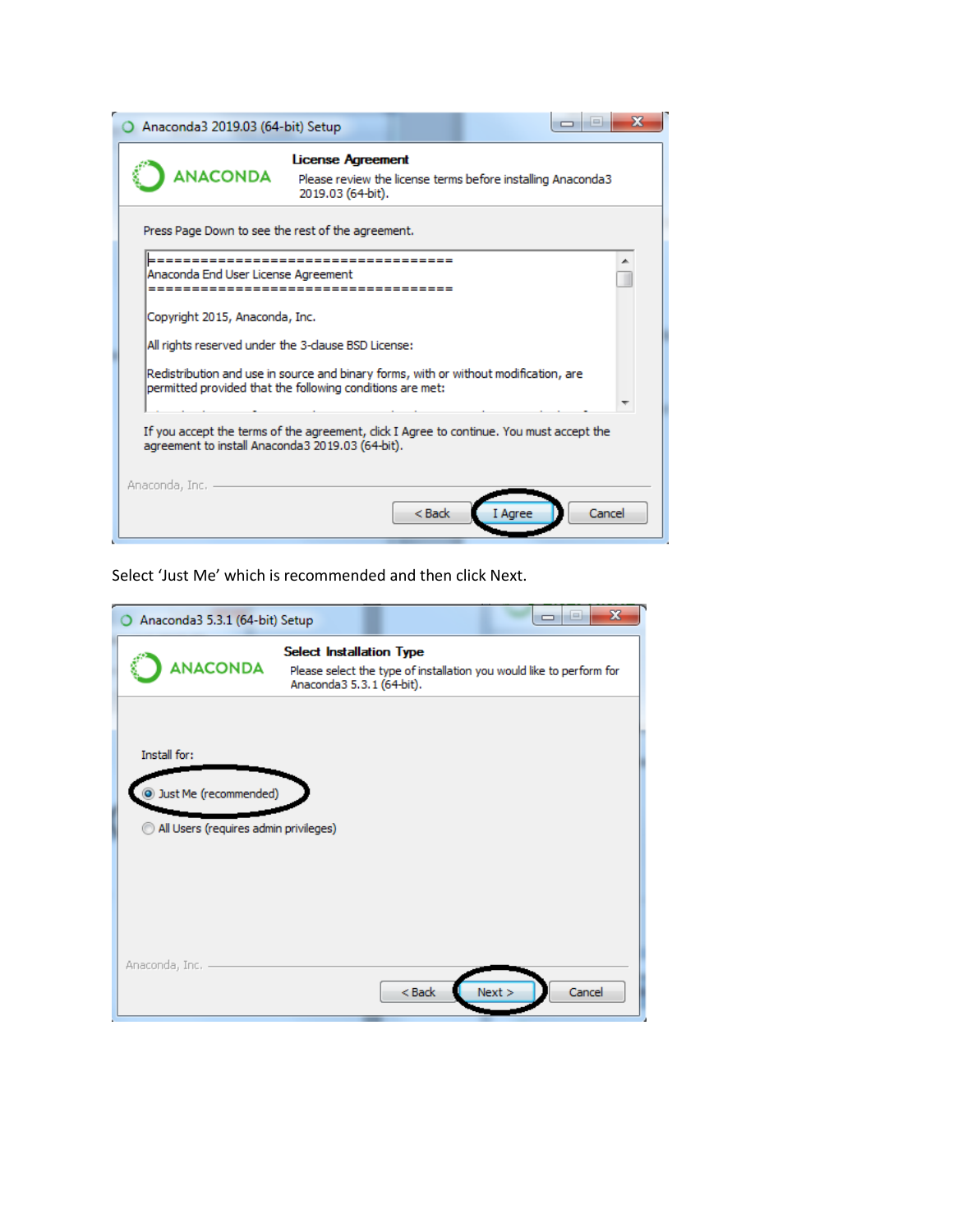**Step 6:** Make sure you have the required free space for software installation. which you can check as shown below. Then click Next. (If you don't have required space, then you need to delete some of your items to free the space)

| Anaconda3 5.3.1 (64-bit) Setup                                                                                                                                           |                                |        | $\Box$<br>$\Box$                                                 | ΣŜ |
|--------------------------------------------------------------------------------------------------------------------------------------------------------------------------|--------------------------------|--------|------------------------------------------------------------------|----|
| <b>ANACONDA</b>                                                                                                                                                          | <b>Choose Install Location</b> |        | Choose the folder in which to install Anaconda 3 5.3.1 (64-bit). |    |
| Setup will install Anaconda3 5.3.1 (64-bit) in the following folder. To install in a different<br>folder, dick Browse and select another folder. Click Next to continue. |                                |        |                                                                  |    |
| <b>Destination Folder</b>                                                                                                                                                |                                |        |                                                                  |    |
| C:\Users\foglerlab\Anaconda3<br>pace required: 2.9GB<br>Space available: 18.6GB                                                                                          |                                |        | Browse                                                           |    |
| Anaconda, Inc.                                                                                                                                                           |                                | $Back$ | Next ><br>Cancel                                                 |    |

**Step 7:** You will see that following window appears. Click on Install.

| <b>Advanced Installation Options</b><br>ANACONDA<br>Customize how Anaconda integrates with Windows<br><b>Advanced Options</b><br>Add Anaconda to my PATH environment variable<br>Not recommended. Instead, open Anaconda with the Windows Start<br>menu and select "Anaconda (64-bit)". This "add to PATH" option makes<br>Anaconda get found before previously installed software, but may<br>cause problems requiring you to uninstall and reinstall Anaconda. |  |  |
|------------------------------------------------------------------------------------------------------------------------------------------------------------------------------------------------------------------------------------------------------------------------------------------------------------------------------------------------------------------------------------------------------------------------------------------------------------------|--|--|
|                                                                                                                                                                                                                                                                                                                                                                                                                                                                  |  |  |
|                                                                                                                                                                                                                                                                                                                                                                                                                                                                  |  |  |
|                                                                                                                                                                                                                                                                                                                                                                                                                                                                  |  |  |
| Register Anaconda as my default Python 3.7                                                                                                                                                                                                                                                                                                                                                                                                                       |  |  |
| This will allow other programs, such as Python Tools for Visual Studio<br>PyCharm, Wing IDE, PyDev, and MSI binary packages, to automatically<br>detect Anaconda as the primary Python 3.7 on the system.                                                                                                                                                                                                                                                        |  |  |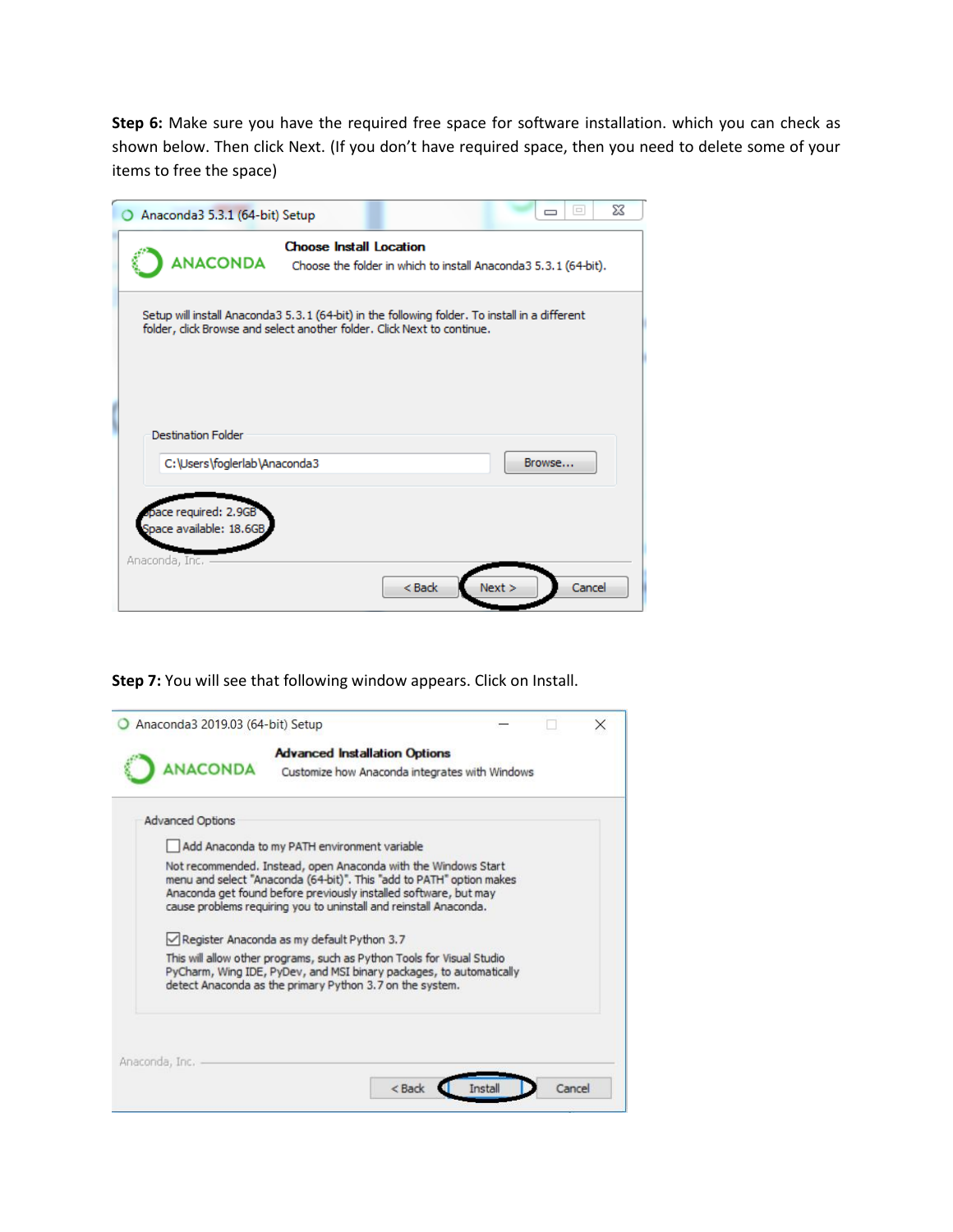This will lead you to installation page showing the progress of installation. It will take some time for the software to get installed.

| Anaconda3 2019.03 (64-bit) Setup |                                                                                                |        |        |  |
|----------------------------------|------------------------------------------------------------------------------------------------|--------|--------|--|
|                                  | <b>Installing</b><br>ANACONDA Please wait while Anaconda3 2019.03 (64-bit) is being installed. |        |        |  |
|                                  | Extract: vs2015_runtime-14.15.26706-h3a45250_0.tar.bz2                                         |        |        |  |
| Show details                     |                                                                                                |        |        |  |
|                                  |                                                                                                |        |        |  |
|                                  |                                                                                                |        |        |  |
|                                  |                                                                                                |        |        |  |
|                                  |                                                                                                |        |        |  |
|                                  |                                                                                                |        |        |  |
| Anaconda, Inc.                   | $<$ Back                                                                                       | Next > | Cancel |  |
|                                  |                                                                                                |        |        |  |

After all the files are extracted, the "Next" button will get enabled. Click on Next button

|                                                                                                                        | Anaconda3 2019.03 (64-bit) Setup                                                                                                                                                                                                                                                                                                 |  |
|------------------------------------------------------------------------------------------------------------------------|----------------------------------------------------------------------------------------------------------------------------------------------------------------------------------------------------------------------------------------------------------------------------------------------------------------------------------|--|
| <b>ANACONDA</b>                                                                                                        | <b>Installation Complete</b><br>Setup was completed successfully.                                                                                                                                                                                                                                                                |  |
| Completed                                                                                                              |                                                                                                                                                                                                                                                                                                                                  |  |
| Removing temporary files<br>Output folder: C:\Users\DELL\Anaconda3<br>Creating Anaconda3 menus<br>Running post install | Execute: "C:\Users\DELL\Anaconda3\pythonw.exe" -E -s "C:\Users\DELL\Anaconda3<br>Execute: "C:\Users\DELL\Anaconda3\pythonw.exe" -E -s "C:\Users\DELL\Anaconda3<br>Execute: "C:\Users\DELL\Anaconda3\pythonw.exe" -E -s "C:\Users\DELL\Anaconda3<br>Execute: "C:\Users\DELL\Anaconda3\pythonw.exe" -E -s "C:\Users\DELL\Anaconda3 |  |
|                                                                                                                        | Created uninstaller: C:\Users\DELL\Anaconda3\Uninstall-Anaconda3.exe                                                                                                                                                                                                                                                             |  |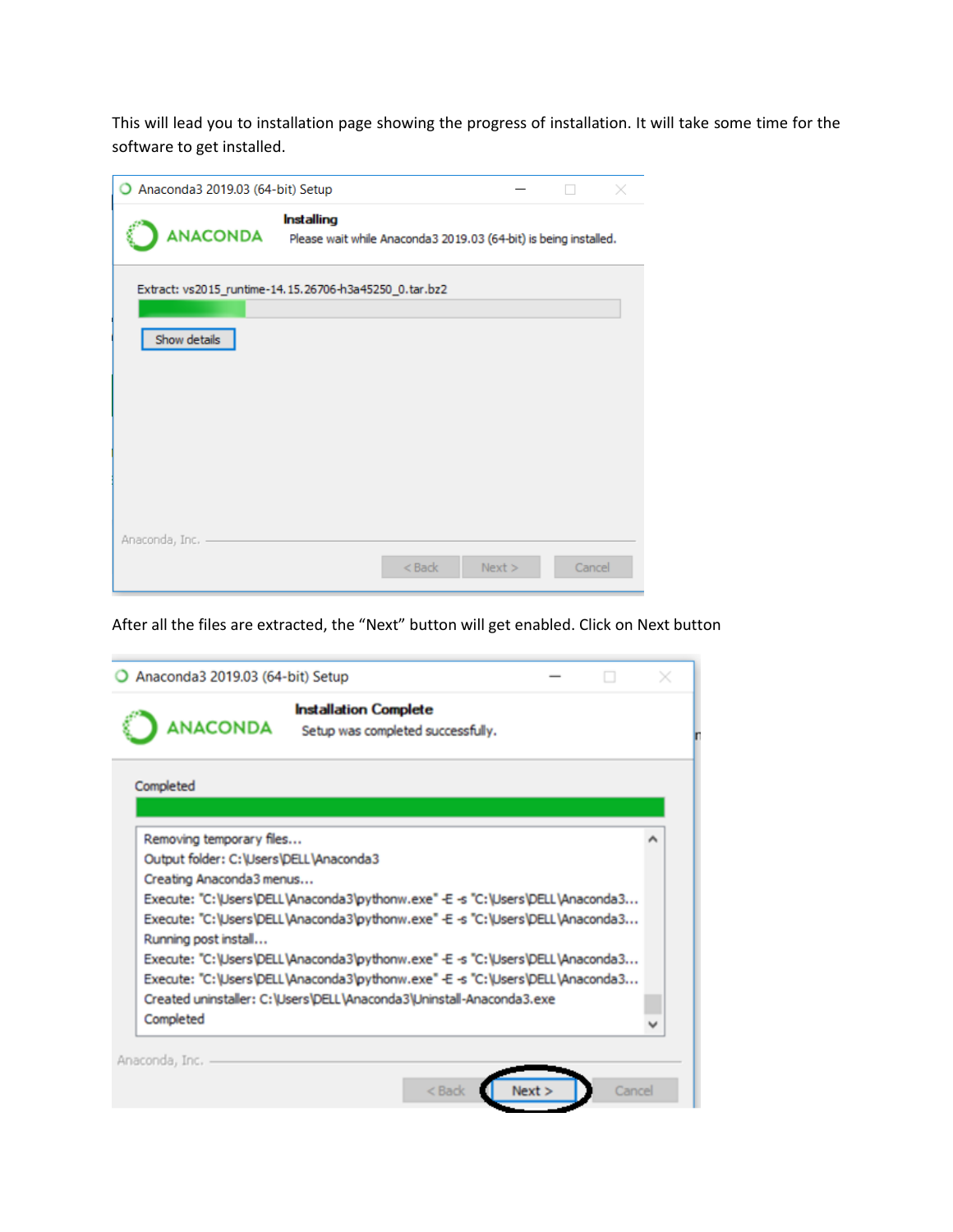Then following window will appear. Click on Finish button to complete the installation. Now Anaconda has been installed on your computer.



**Step 8:** Type 'anaconda prompt' in search box and click on the icon indicated below.

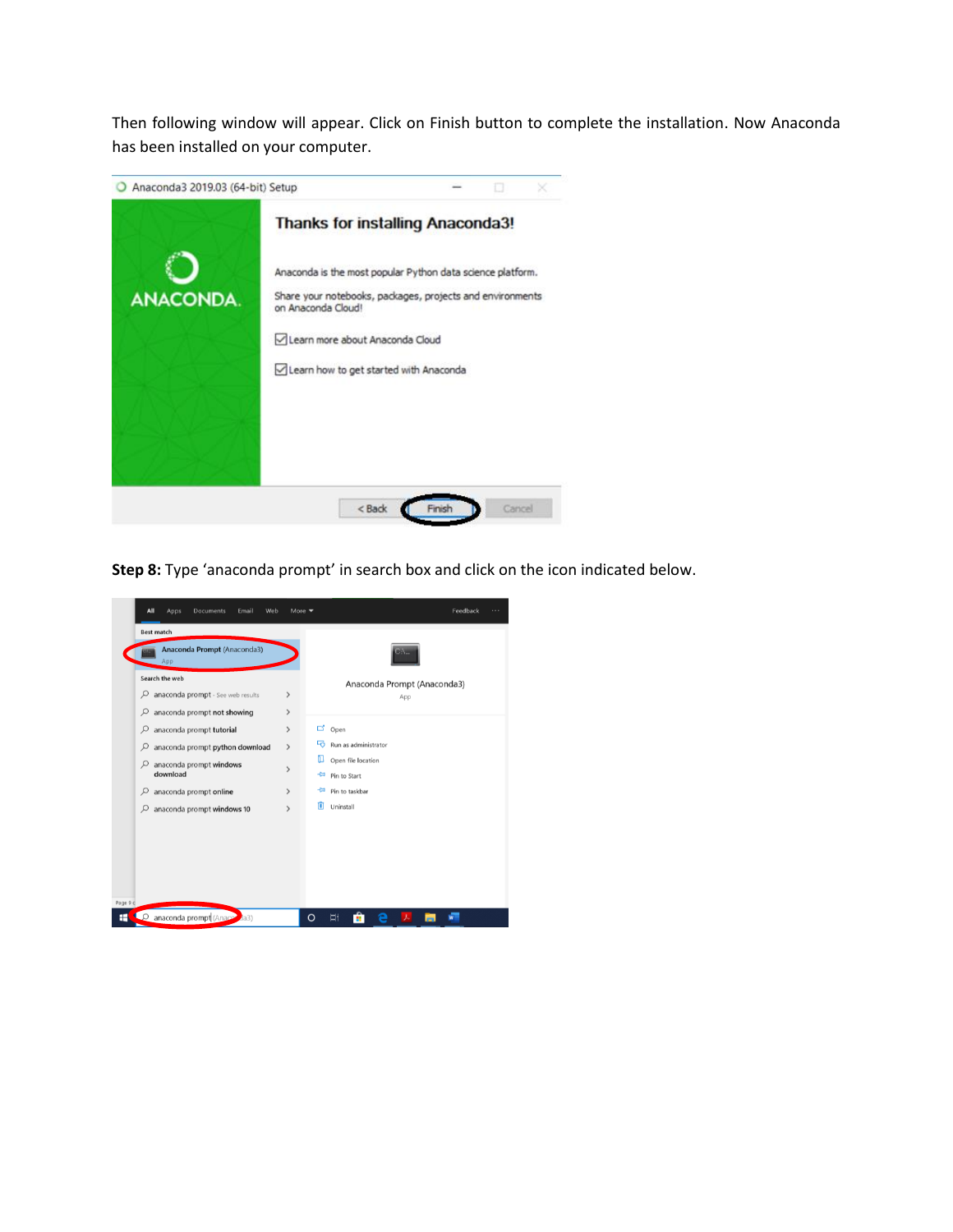You will see that a command window opens. Just wait for few seconds until you see a file location (something like shown below)

| Anaconda Prompt (Anaconda3) | ΙI | ×            |
|-----------------------------|----|--------------|
| (base) C: \Users\DELL>      |    | $\land$      |
|                             |    |              |
|                             |    |              |
|                             |    |              |
|                             |    |              |
|                             |    |              |
|                             |    |              |
|                             |    | $\checkmark$ |

**Step 9:** Type "jupyter notebook" in the command prompt and then Press Enter

| Anaconda Prompt (Anaconda3)           |  | ×            |
|---------------------------------------|--|--------------|
| cbase) C:\Users\DELL>jupyter notebook |  | $\sim$       |
|                                       |  |              |
|                                       |  |              |
|                                       |  |              |
|                                       |  |              |
|                                       |  | $\checkmark$ |

In few seconds, you will see that your command is executed as shown below.

| Anaconda Prompt (Anaconda3) - jupyter notebook                                                                                                                                                                                                                                                                                                                                                                                                                                                                                                                                                                                                                                                                                                                                                                               |  |  |
|------------------------------------------------------------------------------------------------------------------------------------------------------------------------------------------------------------------------------------------------------------------------------------------------------------------------------------------------------------------------------------------------------------------------------------------------------------------------------------------------------------------------------------------------------------------------------------------------------------------------------------------------------------------------------------------------------------------------------------------------------------------------------------------------------------------------------|--|--|
| (base) C:\Users\DELL>jupyter notebook<br>[I 22:19:06.974 NotebookApp] JupyterLab extension loaded from C:\Users\DELL\Anaconda3\lib\site-packages\jupyterlab<br>[I 22:19:06.974 NotebookApp] JupyterLab application directory is C:\Users\DELL\Anaconda3\share\jupyter\lab<br>[I 22:19:07.021 NotebookApp] Serving notebooks from local directory: C:\Users\DELL<br>[I 22:19:07.021 NotebookApp] The Jupyter Notebook is running at:<br>[I 22:19:07.021 NotebookApp] http://localhost:8888/?token=5f04bdd6c56bde4a8062ef5c298787f1bd63dac0f2cdbe50<br>[I 22:19:07.021 NotebookApp] or http://127.0.0.1:8888/?token=5f04bdd6c56bde4a8062ef5c298787f1bd63dac0f2cdbe50<br>[I 22:19:07.021 NotebookApp] Use Control-C to stop this server and shut down all kernels (twice to skip confirmation).<br>[C 22:19:07.357 NotebookApp] |  |  |
| To access the notebook, open this file in a browser:<br>file:///C:/Users/DELL/AppData/Roaming/jupyter/runtime/nbserver-13024-open.html<br>Or copy and paste one of these URLs:<br>http://localhost:8888/?token=5f04bdd6c56bde4a8062ef5c298787f1bd63dac0f2cdbe50<br>or http://127.0.0.1:8888/?token=5f04bdd6c56bde4a8062ef5c298787f1bd63dac0f2cdbe50                                                                                                                                                                                                                                                                                                                                                                                                                                                                          |  |  |